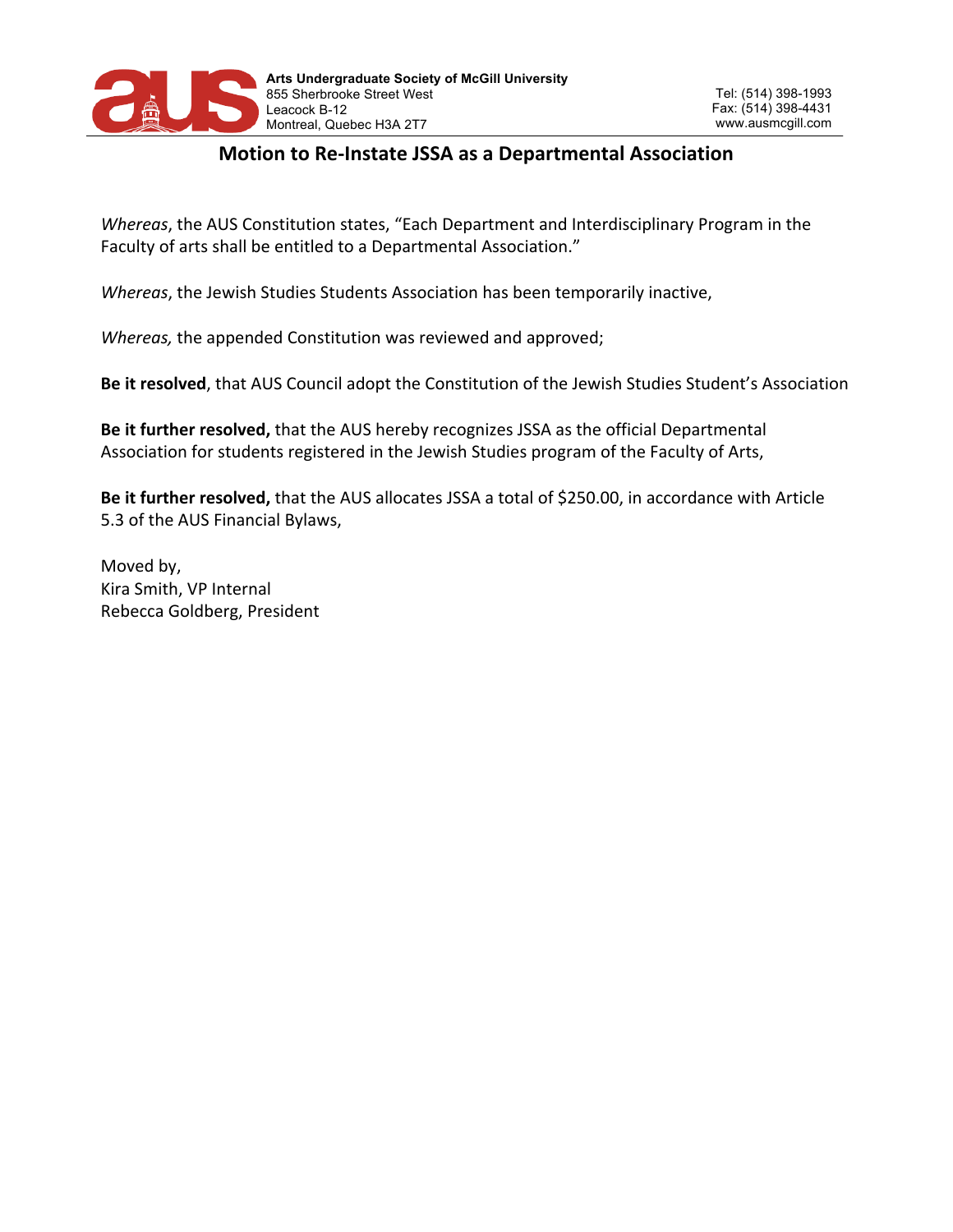

#### **Constitution of the Jewish Studies Students' Association**

Article 1 – Establishment

- 1.1 The society shall be known as the "Jewish Studies Students' Association of McGill University" (JSSA);
- 1.2 Any undergraduate student currently enrolled in a class under the Department of Jewish Studies is considered to be a member of the JSSA;
- 1.2.1 Students not enrolled in the major or minor program in Jewish Studies shall only be considered members of the JSSA for the duration of the Jewish Studies course;

Article 2 – Mandate

- 2.1 The mandate of the JSSA shall be;
- 2.1.1 To represent the interests of students in Jewish Studies to the various decision making bodies at the AUS, SSMU, the Department and the Faculty;
- 2.1.2 To act as a liaison between the department and the students, transmitting information to both parties:
- 2.1.3 To ensure that the needs of students are always foremost in the minds of the decision makers of the department.

Article 3 – Executive

- 3.1 The executive committee of the JSSA shall run the day-to-day operations of the Association.
- 3.2 The executive shall be chaired by the Nasi/Nasiah (President)
- 3.3 The executive shall include;
- 3.3.1 VP External
- 3.3.2 VP Academic
- 3.3.3 Gizbor/Gizborit (VP Finance and Operations)
- 3.3.4 Mazkir/Mazkirah (VP Communications)
- 3.4 All executives must be in satisfactory academic standing and enrolled at McGill in a Major or Minor program in Jewish studies for the duration of their term;
- 3.5 Should any member of the executive not fulfill his/her duties as laid out in this constitution, they may be removed by a 2/3 vote of the rest of the executive.
- 3.6 In the event a position is not filled during elections or becomes vacant during the year through resignation or removal, its duties shall become the responsibility of the President;
- 3.7 The executive may appoint a member of the society to fill the empty position.

### Article 4 – Nasi/Nasiah Duties

- 4.1 The Nasi/Nasiah shall be responsible for the overall coordination of the society;
- 4.1.1 S/He shall ensure that the duties of the executive are met;
- 4.2 The Nasi/ah shall be the official spokesperson of the Society;
- 4.3 The Nasi/ah shall be an ex-officio member of all Association Committees;
- 4.4 If two people wish to serve as 'Co-Nasiim' they may run together in Executive elections;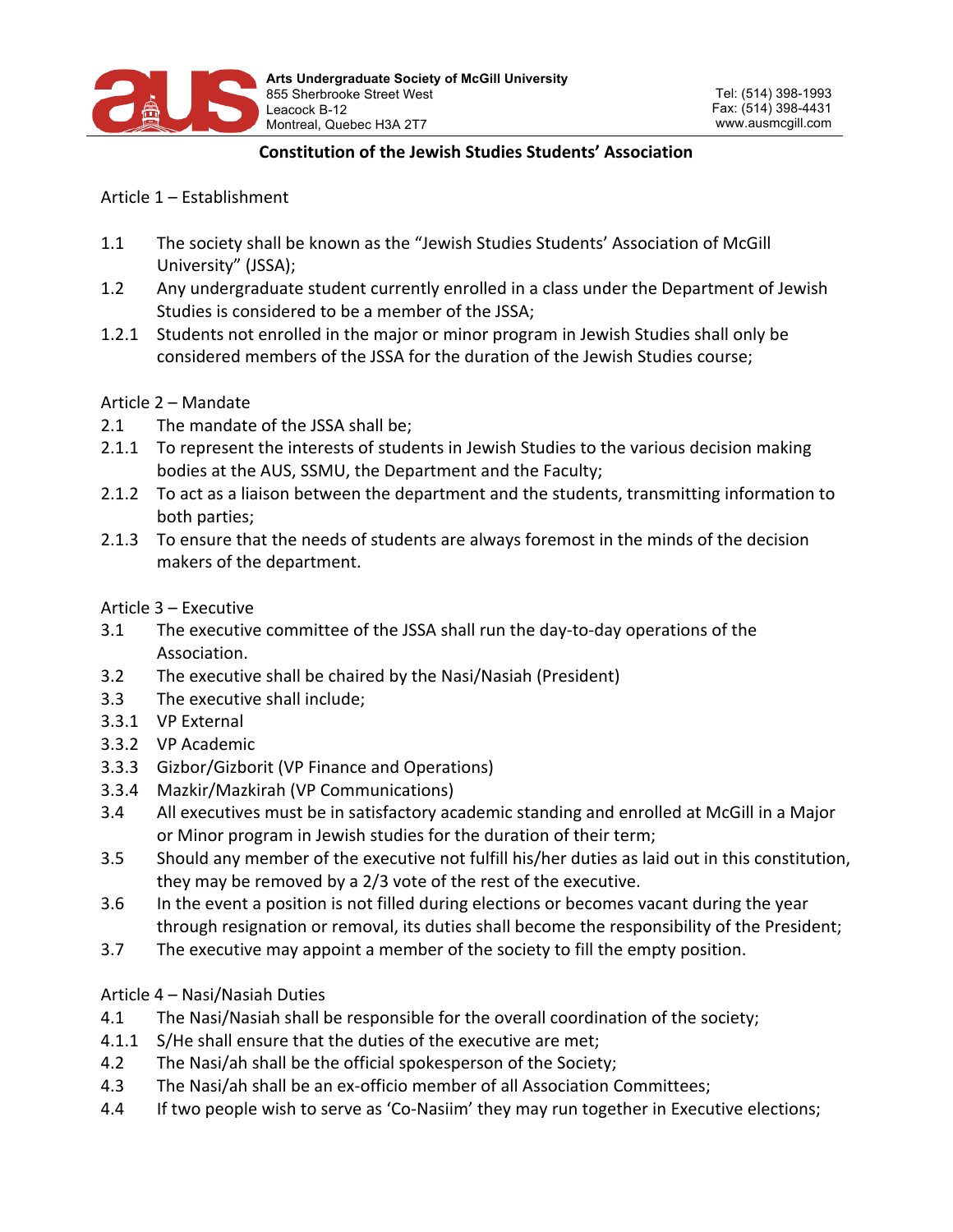

- 4.5 Any and all responsibilities not laid out in this constitution shall become the responsibility of the Nasi/ah:
- 4.6 The Nasi/ah may choose to delegate any of his/her responsibilities to other members of the Society.

Article  $5 - VP$  External

- 5.1 The VP External shall sit as the JSSA's official representative to the AUS Legislative Council;
- 5.2 The VP External shall represent the JSSA to all outside bodies and councils;
- 5.3 The VP External shall facilitate dialogue between the JSSA and Hillel McGill;
- 5.4 The VP External shall be responsible for organizing all academic-related events in coordination with the department;
- 5.5 The VP External shall serve as the representative of the JSSA to all academic committees of the Department and Faculty to which the association is given a seat.

Article 6 – VP Academic

- 6.1 The VP Academic must be enrolled in the Jewish Studies Major or Minor program as a fulltime student.
- 6.2 The VP Academic must be in satisfactory academic standing and be enrolled at McGill for the duration of his term.
- 6.3 The VP Academic shall be responsible for organizing all JSSA public events in consultation with the other executives;
- 6.4 The VP Academic shall work with the VP Finance and Operations to ensure that all events remain within the budget of the Society;
- 6.4.1 The VP Academic shall report to the JSSA Executive on the  $1<sup>st</sup>$  Day of every month regarding the planning process;
- 6.5 The VP Academic in consultation with the VP Finance and Operations shall be responsible for regular fundraisers.

Article 7- VP Finance and Operations

- 7.1 The VP Finance and Operations shall be responsible for creating a 'Programming Calendar';
- 7.2 The VP Finance and Operations is responsible for submitting the annual budget of the society to the AUS VP Finance and Operations by at least 1 week prior to the due date set by the AUS Executive;
- 7.3 The VP Finance and Operations shall be responsible for submitting all receipts and cheque requisition forms to the AUS;
- 7.4 The VP Finance and Operations must report on a bi-weekly basis to the Nasi/ah regarding the state of the Society's finances;
- 7.5 The VP Finance and Operations shall be responsible for securing funding for the Jewish Studies Academic Journal:
- 7.6 The VP Finance and Operations shall be responsible, in consultation with the VP Academic for organizing regular fundraisers;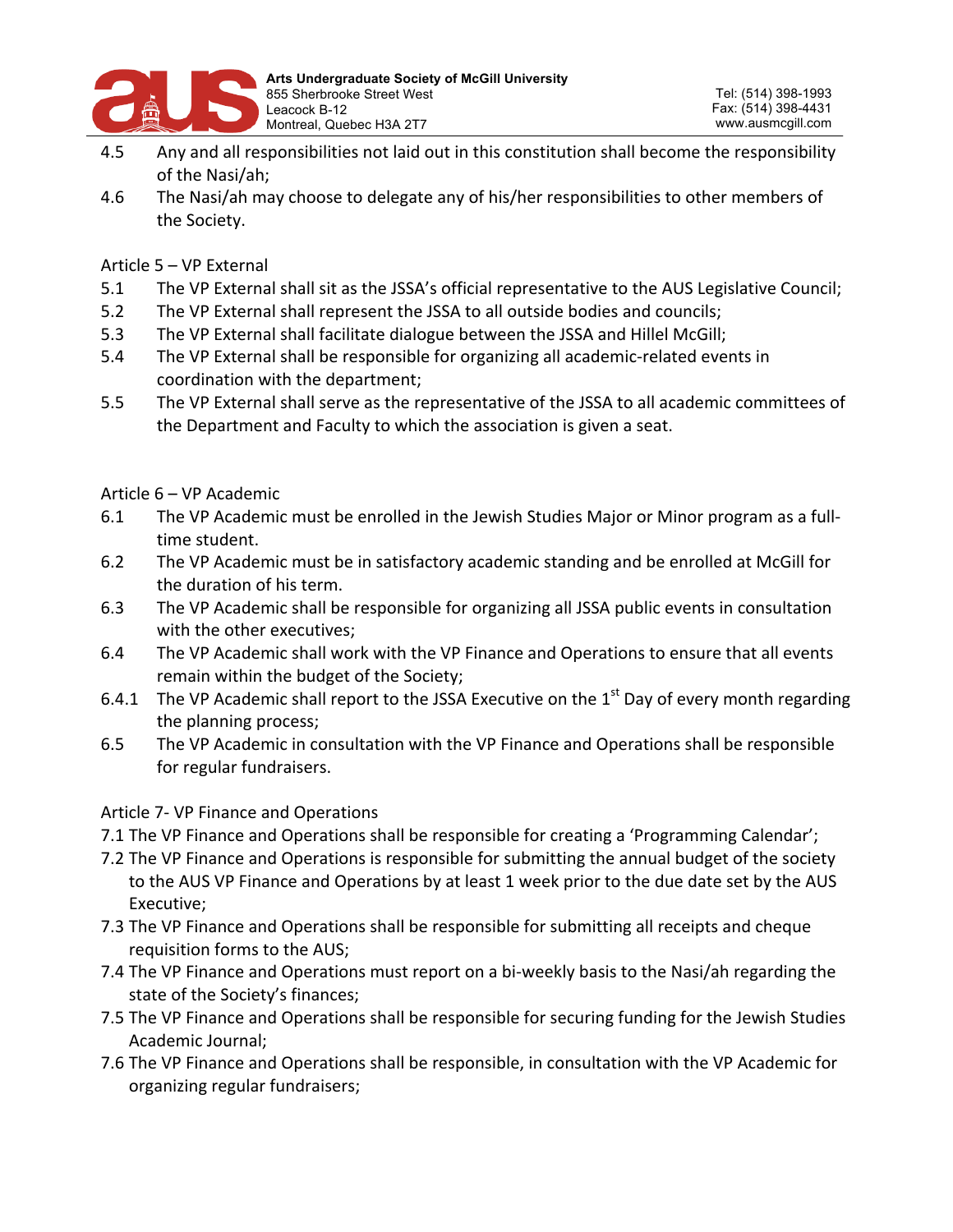

7.7 The VP Finance and Operations shall be responsible for coordinating all applications to exterior funds for money.

Article 8 – Mazkir/ah (VP Communications)

- 8.1 The Mazkir/ah shall be responsible for all communications between the association and its membership;
- 8.2 The Mazkir/ah shall take minutes at all meetings of the Association.
- 8.3 The Mazkir/ah shall be responsible for coordination with the rest of the executive for creating and distributing regular email updates on the actions of the society;
- 8.4 The Mazkir/ah shall be responsible for the creation and distribution of printed cultural newsletters at least once per semester;
- 8.5 The Mazkir/ah shall be the Chair of the Academic Journal Committee;
- 8.6 The Mazkir/ah shall be responsible for advertising all events, activities or other important information related to the JSSA

Article  $9$  – Standing Committees of the Society

- 9.1 There shall exist an "Academic Journal Committee"
- 9.2 This Committee shall be responsible for the annual publishing of the 'Undergraduate Journal of Jewish Studies';
- 9.3 The Chair of the committee shall be the VP Academic
- 9.4 The Committee shall solicit submissions for the journal through all means of communication and publicity available to them;
- 9.5 The committee shall be responsible for selecting from amongst the submissions, which papers get published;
- 9.6 The committee shall also be responsible for the editing and layout of the journal.
- 9.7 The committee shall ensure that the Journal is published no later than the first day of exams of the Winter Semester.
- 9.8 Other committees may be struck at the discretion of the Executive.

### Article 10 – Affiliation

- 10.1 The JSSA shall operate under the auspices of the Arts Undergraduate Society of McGill University (AUS) as stipulated in the AUS Constitution
- 10.2 The JSSA is affiliated with the Department of Jewish Studies.

## Article  $11 -$  Finances

- 11.1 The JSSA must adhere to the AUS Financial By-Laws
- 11.2 The JSSA must undertake fundraising activities, either through applying for grants or direct fundraising.
- Article 11 Amendment
- 11.1 To amend this Constitution, suggestions must pass the Executive with a two-thirds vote  $(2/3);$